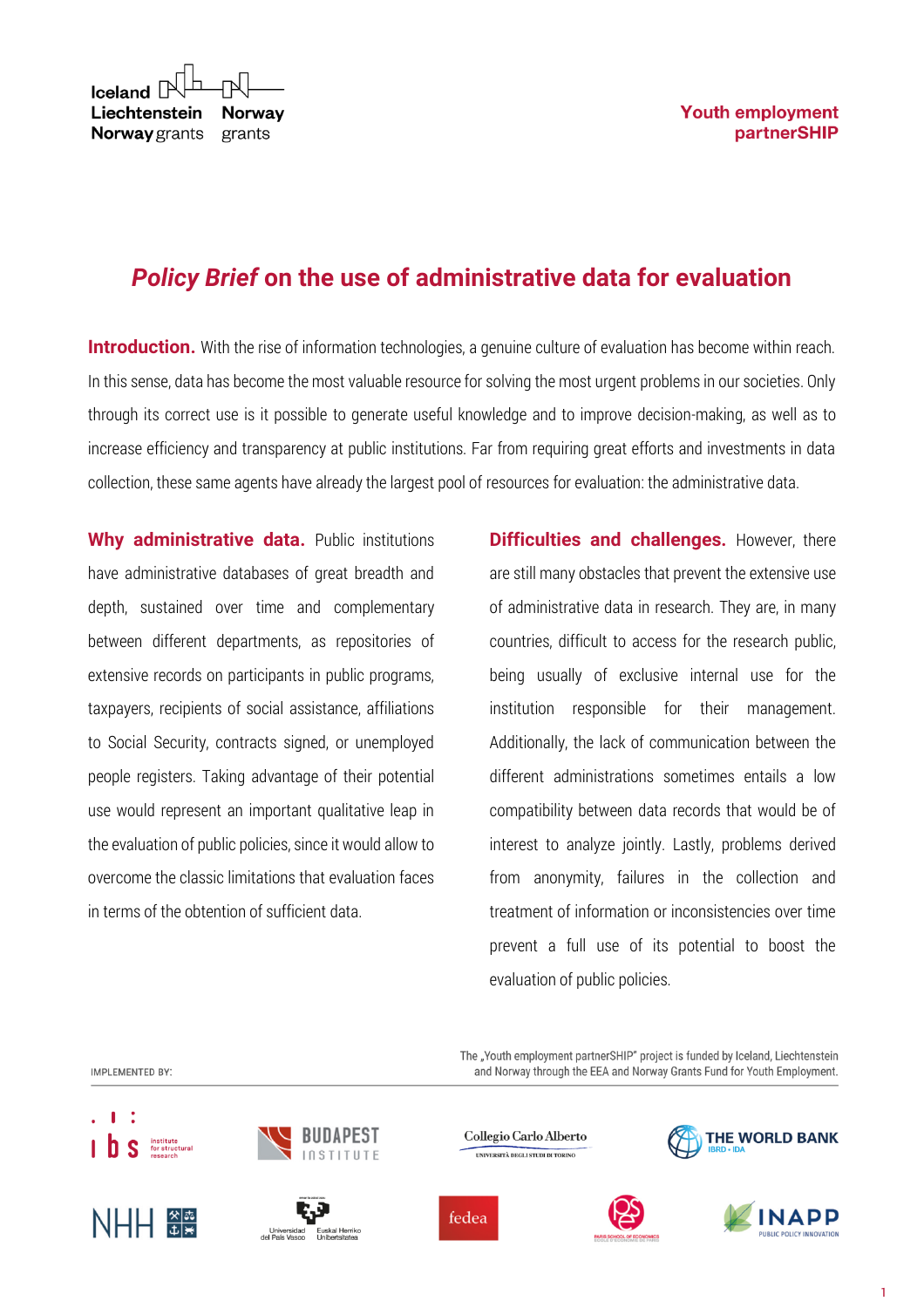With all the previous challenges and opportunities on the table, some recommendations are provided for the expansion and improvement of the use of administrative data in the evaluation of public policies:

**Unleash the potential of already existing databases. Government agencies have access to a large amount** of data that, after the initial expenditure in acquiring and processing it, is rarely used for research or decision-making. Making existing administrative databases available to the research public (always respecting anonymity) is only the first step in an ambitious evaluation culture. Researcher access to administrative databases should be based on transparent rules instead of ad-hoc decisions. With the appropriate guarantees, the flow of information that the institutions receive could become a continuous source of learning and knowledge with which to improve the way in which citizens and administrations interact. Indeed, researcher access to administrative databases could ensure reproducibility, which could improve the validity and quality of available evidence.

**Compromise with anonymity.** The right of individuals to remain anonymous must be adequately guaranteed, establishing a cooperation commitment between the administrations and the research community. A carefully designed legal framework can ensure that a fluid information exchange relationship is not incompatible with the responsibility towards the citizenry, the main beneficiary of this bond.

**Improve the complementarity between public databases.** The data is already there, but it is sometimes hard to make use of it in a joint and global manner. When it comes to the management of public information, each institution goes its own way, like in the Tower of Babel, hindering, for example, the merging of tax collection records with data on social assistance beneficiaries. Quite the opposite, the different administrations must speak the same language in terms of coding, anonymization and data processing, hence

The "Youth employment partnerSHIP" project is funded by Iceland, Liechtenstein and Norway through the EEA and Norway Grants Fund for Youth Employment.

```
IMPI FMFNTFD RY'
```








Collegio Carlo Alberto UNIVERSITÀ DEGLI STUDI DI TORINO

fedea





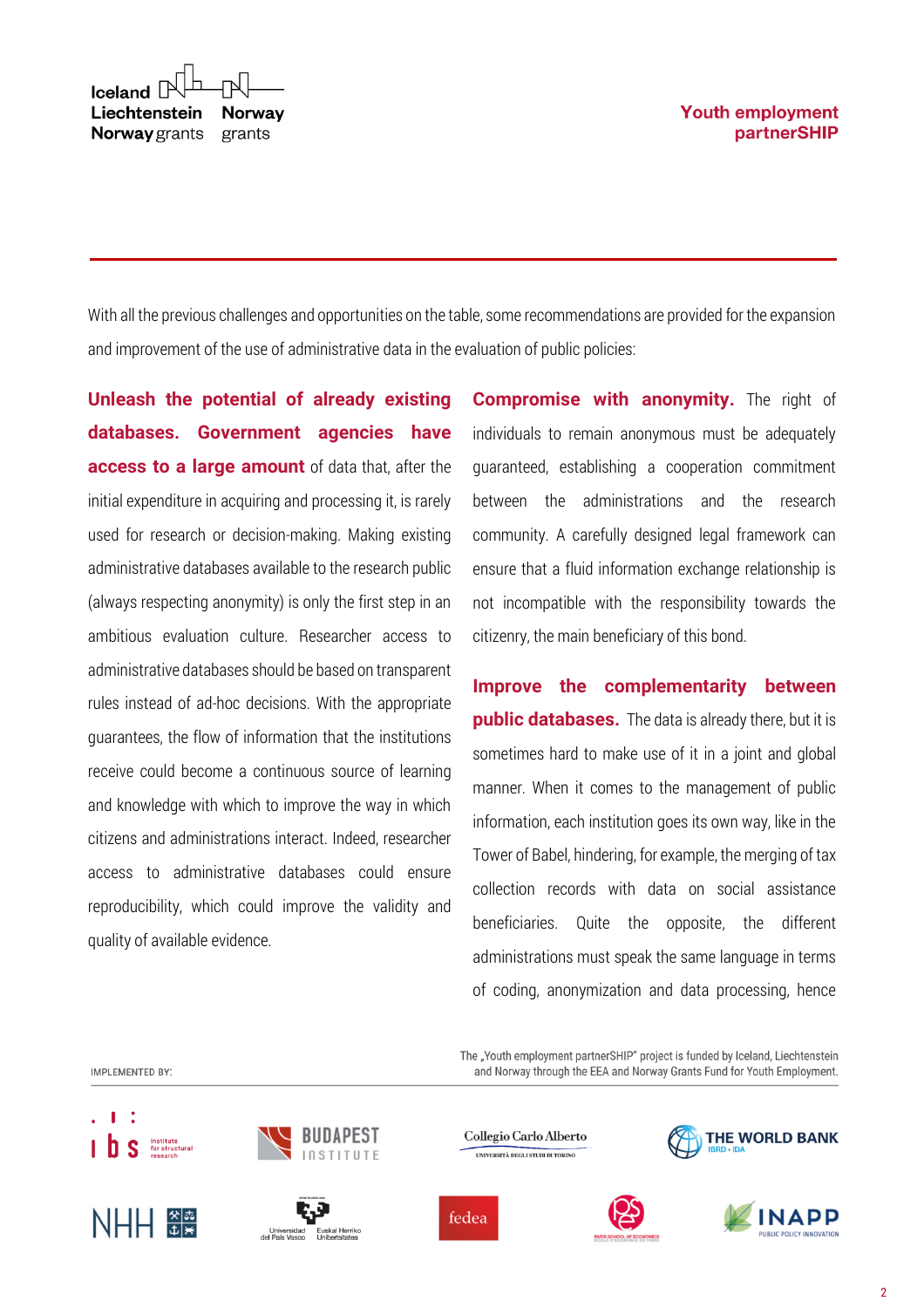Iceland  $\Box$ Liechtenstein **Norway** Norway grants grants

allowing the compatibility between diverse databases. Collaborating, rather than working alone, is therefore essential.

I**mprove complementarity with external databases.** Surveys, questionnaires or data records from external institutions or private companies do also provide a complementary and necessary perspective, beyond administrative databases. Whenever the capacity of the public sector proves to be insufficient, the collaboration with external actors opens new ways for research to explore. This way, to foster compatibility between the public data and the aforementioned sources is to swim in favor of an ambitious and advanced evaluation culture.

**Collect data from long periods of time.** The more data available, the better. Ensuring the consistency and sustainability over time of the administrative data collection is crucial. Likewise, newly collected information shall not replace that previously obtained. It is in the long term where the prevailing challenges are best appreciated, and it is in this period that the ambition of evaluation must lie.

### **Incorporate Big Data and AI techniques.**

Applying the new technologies and the use of artificial intelligence for the management of large databases could represent a significant qualitative leap: they could help minimize error, automate data collection, achieve a remarkable level of detail and improve the efficiency of administrations and public institutions, reducing bureaucracy and freeing job counselors from that responsibility.

### **Digitization and computerization of data**

**processing.** Beyond the new techniques, the correct digitization of the processes of collection, treatment and storage of public databases is of the greatest urgency. There are enough resources and the time is right to take a step forward and put the public sector at the forefront of efficient and responsible computerization.

The project "Youth employment partnership: evaluation studies in Spain, Hungary, Italy and Poland" aims to evaluate employment initiatives targeting youth in these four European countries. The project benefits from a €1.8 million grant from Iceland, Liechtenstein and Norway through the EEA and Norway Grants Fund for Youth Employment.